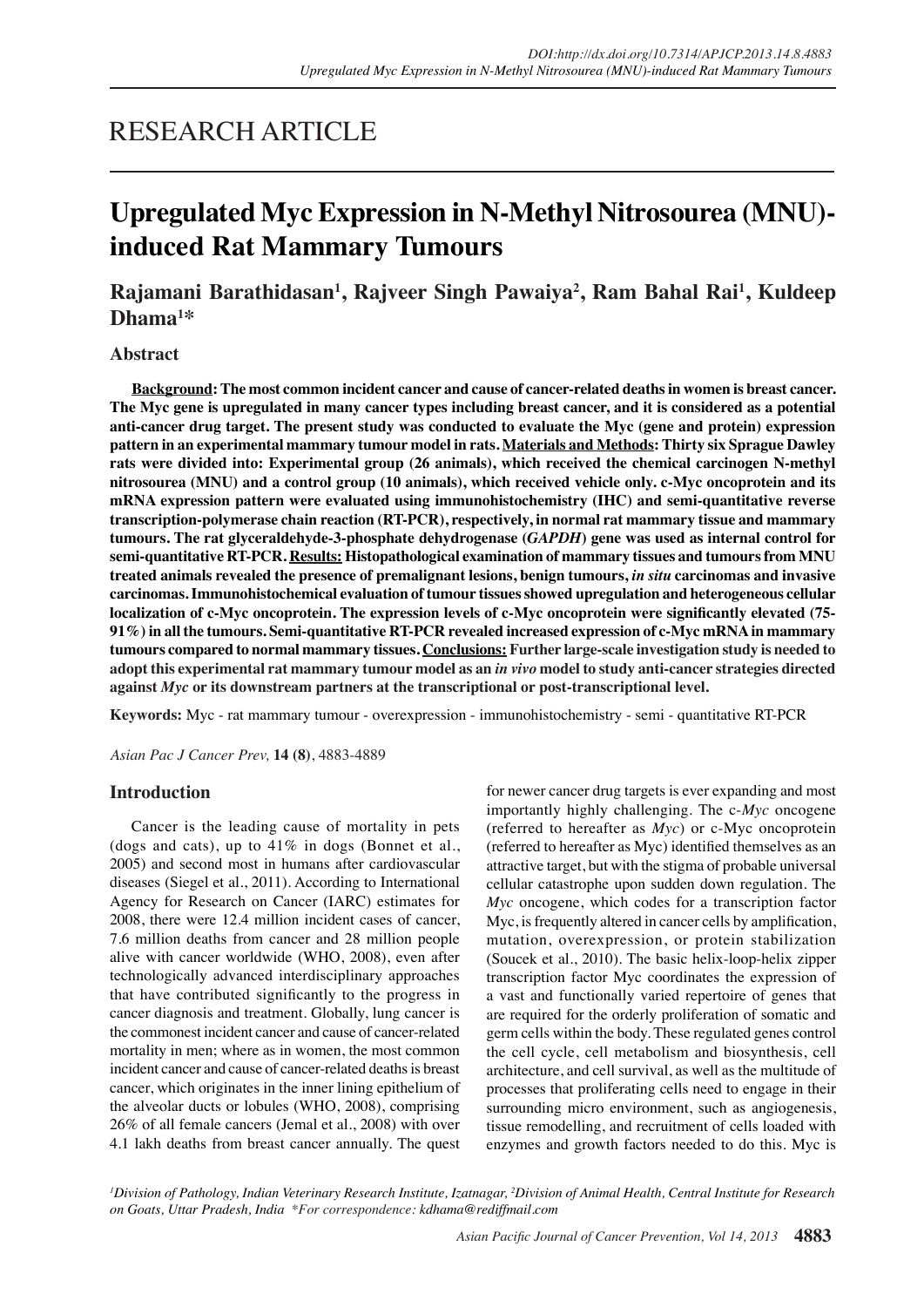#### *Rajamani Barathidasan et al*

an absolute requirement for the efficient proliferation of normal as well as cancer cells (Evan, 2012). Modern studies of experimentally induced chemical carcinogenesis began with the introduction of polynuclear hydrocarbons such as 3-methyl chloranthracene (MCA), 7, 12-dimethyl benzanthracene (DMBA) (Huggins et al., 1959) and MNU (Gullino et al., 1975) as chemical carcinogens. Tumours induced in rats by administration of chemical carcinogens such as 7,12-dimethylbenzanthracene(DMBA) (Russo and Russo, 2000) and N-methyl nitrosourea constitute useful tools for dissecting the multistep carcinogenesis, which involves initiation, promotion, and progression. In this study, an attempt was made to evaluate the expression pattern of *Myc*/Myc in chemically-induced rat mammary tumours which can serve as a model for *in vivo* anti-cancer studies targeted against *Myc*/Myc.

## **Materials and Methods**

#### *Experimental mammary tumour induction*

Thirty six virgin female Sprague-Dawley rats (inbred strain) of matched age (28-30 days) and weight (25-30 g) were procured from Laboratory Animal Division of Central Drug Research Institute, Lucknow, India and acclimatized for a period of 12 days. Rats were divided into: experimental group (26 animals) and control group (10 animals). Experimental group received chemical carcinogen N-methyl nitrosourea (MNU) (Sigma-Aldrich, USA) dissolved in acidified saline (pH 4.0) at the dose rate of 50 mg/kg body weight (BW) intraperitoneally (i/p), two doses at 43 and 50 days of age. Control group received MNU vehicle (acidified saline, pH 4.0) only by the same route (Gullino et al., 1975; Thompson and Adlakha, 1991; Vegh and Salamanca, 2007; Mayilkumar, 2009). Following carcinogen or vehicle administration, all the animals were observed for a period of 28 weeks for the development of mammary tumours. The experimentation was performed as per the guidelines and approval of Institute Animal Ethics Committee (IAEC) and Committee for the Purpose of Control and Supervision of Experiments on Animals (CPCSEA), Government of India.

#### *Observation and sample collection*

The animals were palpated twice a week for any tumour growth in mammary glands and body weight was recorded at weekly intervals. Visible tumour growths were measured using dial caliper. Latency period was calculated from the time of last carcinogen administration to the appearance of the first tumour. Tumour incidence was determined as percentage representation of tumour-bearing animals in experimental group. At the end of observation period, animals were euthanized and mammary tissue, mammary tumours, lung, spleen, liver, heart, kidney, lymph nodes and long bones were collected for the assessment of the following: *i*) Histopathological examination and classification of mammary tumours (Russo and Russo, 2000), and screening of visceral organs and long bones for possible metastasis; *ii*) Immunohistochemical evaluation of Myc expression in normal and tumour tissues; and *iii*) Gene expressions by qualitative and semi-quantitative RT-PCR for *Myc* and GAPDH genes.

#### *Histopathology*

Formalin-fixed tissues were processed routinely through graded ethanol, xylene and paraffin embedding to obtain five  $\mu$ m thick sections and stained with haematoxylin and eosin (H&E) stain for histopathological examination. Good quality duplicate sections were also taken on 3-minopropyltriethoxysilane (APES) adhesive coated slides for immunohistochemical studies.

#### *Immunohistochemistry (IHC)*

Duplicate paraffin sections were deparaffinised and subjected to immunohistochemistry. IHC staining for Myc was performed employing mouse monoclonal antic-Myc antibody (clone 9E10, Sigma-Aldrich, USA). For antigen retrieval, the sections were microwaved in 10mM tri-sodium citrate buffer (pH 6.0) for 15 min (3 cycles of 5 min each). Endogenous peroxidase activity was quenched by incubating the sections with 3.0% hydrogen peroxide in distilled water for 15 min at room temperature (RT) in dark. For blocking non-specific antigen binding, sections were incubated with 5.0% normal goat serum (Invitrogen, USA) for 30 min at RT. Then, the sections were incubated with primary monoclonal anti-c-Myc antibody (1:100) for overnight at 4°C. Biotinylated goat anti-mouse IgG (Sigma-Aldrich, USA) was used as secondary antibody (1:15) and incubated for 45 min at RT, followed by ExtrAvidin peroxidase (1:15) (Sigma-Aldrich, USA) for 45 min at RT. Staining solution was prepared by dissolving 3, 3'-diaminobenzidine (DAB) and Urea-hydrogen peroxide tablets (Sigma-Aldrich, USA) in required volume of deionized distilled water and sections were stained for 3 min at RT. Counterstaining was done with Mayer's hematoxylin. All the steps were interceded by washing thrice (5 min each) in phosphate buffered saline (pH 7.4). Myc immunolabelling index was prepared by counting the number of positively stained (nuclear/cytoplasmic/both) cells among at least 1000 neoplastic cells (8-10 random high power field images) in the tumour tissue sections with the help of Adobe CS5 Photoshop count tool, and expressed in percentage.

## *Relative semi-quantitative analyses for Myc and glyceraldehyde-3-phosphate dehydrogenase (GAPDH) genes*

Total RNA was extracted from normal mammary tissue and mammary tumour tissue homogenates with TRI Reagent (Sigma-Aldrich, USA). The purity of isolated RNA was checked by measuring A260/A280 ratio; samples with ratio of 1.8 and above were selected for further processing. Total RNA was treated with Deoxyribonuclease-1 enzyme (AMPD-1 kit, Sigma-Aldrich, USA) to avoid any possible DNA contamination, as per instructions provided with the kit. cDNA was generated from DNase-1 treated RNA template with 0.2 μg of random hexamer primers and 200 units of RevertAid H-Minus M-MuLV reverse transcriptase enzyme (MBI Fermentas, USA). cDNA was synthesized at 25°C for 10 min; 42° C for 60 min, followed by 70°C for 10 min. Polymerase chain reaction was carried out to amplify rat *Myc* and *GAPDH* genes using published sequence specific primers for respective genes. The primer sequences used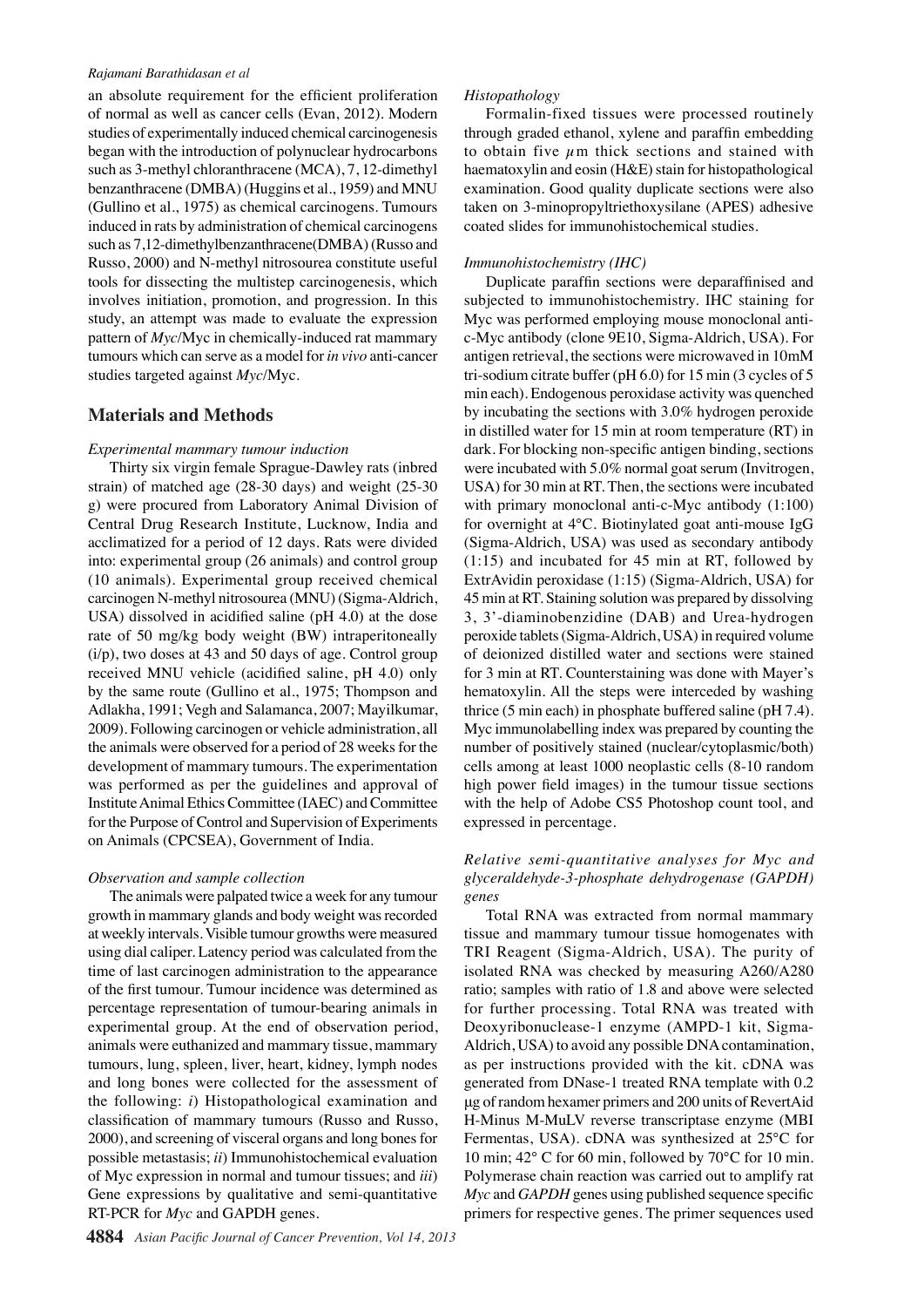#### *DOI:http://dx.doi.org/10.7314/APJCP.2013.14.8.4883 Upregulated Myc Expression in N-Methyl Nitrosourea (MNU)-induced Rat Mammary Tumours*

were: *Myc*, 5'-CAACGTCTTGGAACGTCAGA-3' and 5'- CTCGCCGTTTCCTCAGTAAG-3' (Nakai et al., 2008); *GAPDH*, 5'- GTTACCAGG GCTGCCTTCTC-3' and 5'- GGGTTTCCCGTTGATGACC-3' (Shibata et al., 1999). The cycle number at which *GAPDH* amplification reaches plateau phase starting with a specific quantity of initial cDNA was calculated, and all the cDNA samples were diluted accordingly in such a way as to give uniform band intensity for *GAPDH* under UV transilluminator (Guénin et al., 2009). The same number of cycles was used for amplification of *Myc* and *GAPDH*, separately. The cycling conditions for both the genes were at 95°C for 5 min, and 35 cycles of 95°C for 15 s; 56°C for 1 min and 61°C for 1 min, followed by final extension at 61°C for 10 min. These steps were carried out in a thermal cycler (PTC-200, MJ Research, USA). Due to preferential amplification of one gene, a duplex PCR for both the genes was avoided though cycling conditions were same.

Exactly 6 µl of PCR product (for both *Myc* and *GAPDH*) was used for gel electrophoresis in 1.5% agarose gel stained with ethidium bromide  $(0.5\mu g/mL)$ . Specific RT-PCR product bands were analyzed by densitometry using Quantity One 1D gel image analysis software (Bio-Rad, USA). Conditions for gel preparation, illumination, image acquisition and analysis were similar for both *Myc* and *GAPDH* products. The densitometric values of *Myc* and *GAPDH* products for each tumour (8 nos.), and control mammary glands (3 nos.) were compared and expressed as *Myc* to *GAPDH* ratio as previously described (Tao et al., 2002).

## **Results**

#### *Tumour development and histopathology*

The administration of MNU at 50 mg/kg body weight twice at one week interval resulted in appearance of palpable tumorous nodules after 60 days post-injection (DPI) onwards in carcinogen treated animals. Most of the rats developed tumours at about 18 weeks postcarcinogen treatment. Out of 26 rats, 12 (46.15%) animals developed mammary tumours and 2 (7.69%) rats developed intraductal hyperplasia. A total of 18 tumours and 2 hyperplasias were diagnosed in 14 rats. Average latency period, determined by the time interval between last dose of carcinogen administration and appearance of the first tumour, was 144 days (ranged from 60 to 195 days). Grossly, most of the tumours were pink-reddish in colour, nodular, flat or globular in shape and measured between 0.2 cm and 3.1 cm in diameter. Number of premalignant lesions malignant detected and their histological types are given in Table 1. In control animals, no tumour growth was detected either grossly or microscopically.

#### *Immunohistochemical analysis for Myc expression*

Neoplastic cells with either nuclear and/or cytoplasmic immunolabelling were considered positive for immunostaining. The expression levels of Myc oncoprotein were significantly high (75-91%) in all the tumours. The cytoplasmic appearance of the Myc was more prominent in the malignant tumours of epithelial cells when compared to normal mammary epithelium

and a fibroadenoma wherein mostly nuclear and moderate cytoplasmic staining pattern was observed. Different patterns of nuclear and cytoplasmic staining were observed between tumours as well as in different areas of the same tumour. The Myc immunostaining patterns included diffuse nuclear and cytoplasmic (Figure 1a), focal nuclear or perinuclear (Figure 1b), focal cytoplasmic, and pancytoplasmic (Figure 1c) immunostaining. Tumour cells evinced both nuclear and cytoplasmic or predominantly cytoplasmic with occasional nuclear immunostaining for



**Figure 1. The Expression Pattern of Myc Protein in MNU-Induced Rat Mammary Tumours was High and Heterogeneous. a)** In situ papillary carcinoma; diffuse nuclear and cytoplasmic immunostaining of Myc. DAB  $\times$ 400; **b**) In situ solid and cribriform carcinoma; focal distinct perinuclear and mild diffuse cytoplasmic immunolabelling of Myc. DAB 5200; **c)** Invasive solid and cribriform carcinoma; strong pancytoplasmic immunostaining of Myc. DAB  $\times$ 200; and **d**) Invasive solid and cribriform carcinoma; primary antibody control for Myc. DAB  $\times 200$ 



**Figure 2. Relative Semi-Quantitative Analysis of Myc mRNA Expression Revealed Upregulation in Tumours. a)** Myc and GAPDH PCR products in 1.5% agarose gel. Lane M: molecular marker, Lane 1-8: mammary tumour tissues, Lane N: normal control mammary gland; and **b)** Myc/GAPDH ratio (average of triplicates) in mammary tumour tissues (for Lane 1-8), and normal control mammary gland (average of Lanes N). SCC: solid and cribriform carcinoma, PC: papillary adenocarcinoma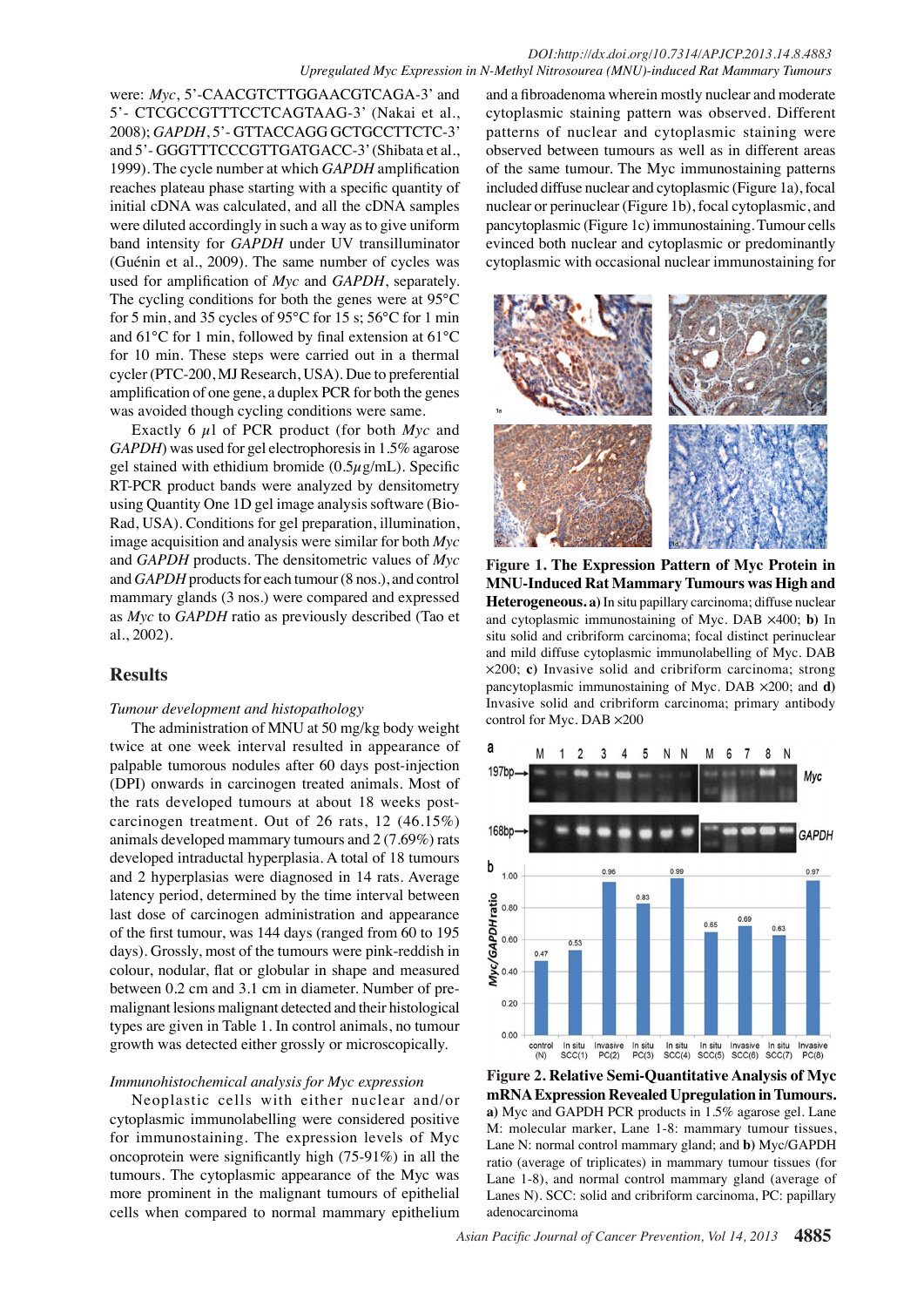**Table 1. Myc Immunolabelling Index in Various MNU-Induced Tumour Types**

| Tumour type                        | $No. (\%)$ | Index $(\% \pm SE)$ |
|------------------------------------|------------|---------------------|
| Normal mammary epithelium          |            | $56.42 + 2.7$       |
| Hyperplasia                        | 2(10)      | $64.08 + 27.71$     |
| Fibroadenoma                       | (5)        | $86.46 \pm 0$       |
| In situ solid cribriform carcinoma | 7(35)      | $86.18 \pm 3.67$    |
| In situ papillary carcinoma        | 2(10)      | $77.46 \pm 2.37$    |
| Invasive cribriform carcinoma      | 4(20)      | $89.90 \pm 1.01$    |
| Invasive papillary carcinoma       | 3(15)      | $83.13 \pm 10.19$   |
| Invasive tubular adenocarcinoma    | (5)<br>L   | $90.66 \pm 0$       |

immunolabelling index in descending order was: invasive  $25.0$  ositive for Myc with  $2+$  intensity or greater (McNeil et immunostaining for Myc. Myc immunolabelling 50. Oresent study, 56% of cells in normal managment epithelium 30.0 observed in close proximity to the nuclear membrane,  $75.0^\circ$  the lack of estrogen receptors and  $25.0^\circ$  and  $25.0^\circ$  sphase 30.0 Myc. Focal nuclear and cytoplasmic staining was mainly especially in cribriform carcinomas. Occasionally, stromal cells including fibroblasts, endothelial cells and infiltrated mononuclear cells also exhibited nuclear index in various MNU-induced tumour types were presented in Table 1. Among tumour types, mean Myc tubular adenocarcinoma (90.66%), invasive cribriform carcinoma (89.90±1.01%), fibroadenoma (86.46%), in situ solid cribriform carcinoma (86.18±3.67%), invasive papillary carcinoma  $(83.13\pm10.19\%)$ , in situ papillary carcinoma (77.46±2.37%), hyperplasia (64.08±27.71%), and normal mammary epithelium  $(56.42 \pm 2.70\%)$ . The highest individual Myc index was noticed in an invasive cribriform carcinoma (90.97%). There was significantly difference (p<0.01; Student's t-test) between Myc immunolabelling indices of tumour and normal mammary gland tissues. No significant difference (p>0.05) was observed between invasive and in situ tumour types.

#### *Semi-quantitative analysis for Myc and GAPDH mRNA expression*

Specific amplicons for *Myc* (197 bp) and *GAPDH*  (168 bp) genes were visualized in agarose gel. All 8 tumour tissues and 3 control mammary tissues processed for RT-PCR gave specific amplicons for *Myc* oncogene and *GAPDH* housekeeping gene. Densitometric values of RT-PCR product images for *Myc* and *GAPDH* for each sample (triplicates) were expressed as *Myc* to *GAPDH* ratio (Figure 2). In normal mammary gland the ratio of *Myc* to *GAPDH* ranged between 0.42 and 0.51, whereas in tumours it ranged between 0.53 and 0.99. Varied levels of *Myc* mRNA expression were observed in different (*in situ*  and invasive) tumour types. Moderately strong positive correlation  $(r^2=0.63)$  observed between *Myc* mRNA expression and Myc IHC index in tumours.

#### **Discussion**

In the present investigation, the expression pattern of *Myc* mRNA and oncoprotein was assessed in normal rat mammary tissues and chemically induced mammary tumours employing semi-quantitative RT-PCR and immunohistochemistry, respectively. High percentage of neoplastic cells expressed Myc oncoprotein in mammary tumours. Different patterns of nuclear and cytoplasmic immunostaining were observed between the

100. Orotein. Occasionally, tumour stromal cells also evinced tumours and in different areas of the same tumour, with cytoplasmic predominance in some cases. Cytoplasmic Myc localization in addition to heterogenicity in Myc localization has also been observed by other workers (Pavelic et al., 1992; Blancato et al., 2004). Similar observations were recorded by earlier investigators (Royds, 1992; Pawaiya, 2003; 2012) on immunoelectron microscopy for Myc oncoprotein. In the present study, 70-90% of tumour cells and about 50% of normal mammary epithelial cells stained positive for Myc

Chowed that about 50-100% of breast cancer cases had Newly diagnosed with the present Newly diagnosed with treatment Persistence or recurrence Remission **20.3 6.3 10.1** c-Myc-positive nuclear immunostaining. Pietilainen et al. that  $>50\%$  of normal heart cells were positive for Myc **25.0 27.6 33.1 31.3 30.0 23.7** MNU-induced rat mammary tumour cells positive for **38.0 31.3** al., 2006). However, Imaoka et al. found only 30% of reported that expression of  $\begin{bmatrix} 20.3 \\ M \end{bmatrix}$  the stroma is related fraction (Pietilainen et al., 1995). They also observed immunostaining, but with less intensity. Similarly in the showed immunopositivity for Myc oncoprotein. McNeil et al. observed  $30\%$  of normal breast tissue cells stained Myc by IHC (Imaoka et al., 2005). Many studies on IHC increased tevels of Ngyc oncoprotein expression (Pavelic et al., 19 $\mathbb{E}$ ; Pietilanen et al., 1995). In one of those reports,  $9\frac{8}{3}\%$  of the cases showed posing ve staining of Myc in the cytoplasm, and only  $\frac{1}{2\%}$  of the cases revealed either nuclear or both nuclear and cytoplasmic staining (Pietilainen et al., 1995). In  $a\overline{B}$  excellent meta-analysis by Liao and Dickson, it has been observed that opinion and results on Myc socalization, altered expression, and prognosti $\tilde{\vec{a}}$  mportan $\hat{\mathcal{F}}$  were equivocal (Liao and Dickson, 2000). My amplification and/or overexpression has been reported  $\ddot{\mathbf{m}}$  many human and animal cancers including gastrointestinal (Sánchez-Pernaute et al., 2005), ovarian (Chen et al., 2005), testicular (Sikora et al., 1985), hepatocellular (Wang et al., 2002), rat skin (Pawaiya, 2012) and canine mammary cancers (Inoue and Shiramizu, 1999; Pawaiya and Ramkumar, 2009).

In the present study, all 8 cases (100%) of malignant tumours (invasive and non-invasive) subjected to semiquantitative RT-PCR revealed varied levels of relative overexpression of *Myc* mRNA when compared to the housekeeping gene (*GAPDH*) in the same sample. Most, if not all, types of human malignancy including breast and other cancers have been reported to have amplification and/or overexpression of this gene, although the frequency of these alterations varied greatly among different reports (Mariani-Costantini et al., 1988; Nesbit et al., 1999; Blancato et al., 2004; McNeil et al., 2006). Even for a given type of malignancy, the frequencies of the alterations of *Myc* at the cytogenetic and expression levels varied greatly from one report to another (Liao and Dickson, 2000). Mariani-Constantini et al. (1988) opined that the overexpression might be related to gene amplification (a large scale mutation). *Myc* gene amplification occurs in approximately 15-20% of patients with breast cancers (Deming et al., 2000). However, mRNA and protein overexpression can occur with or

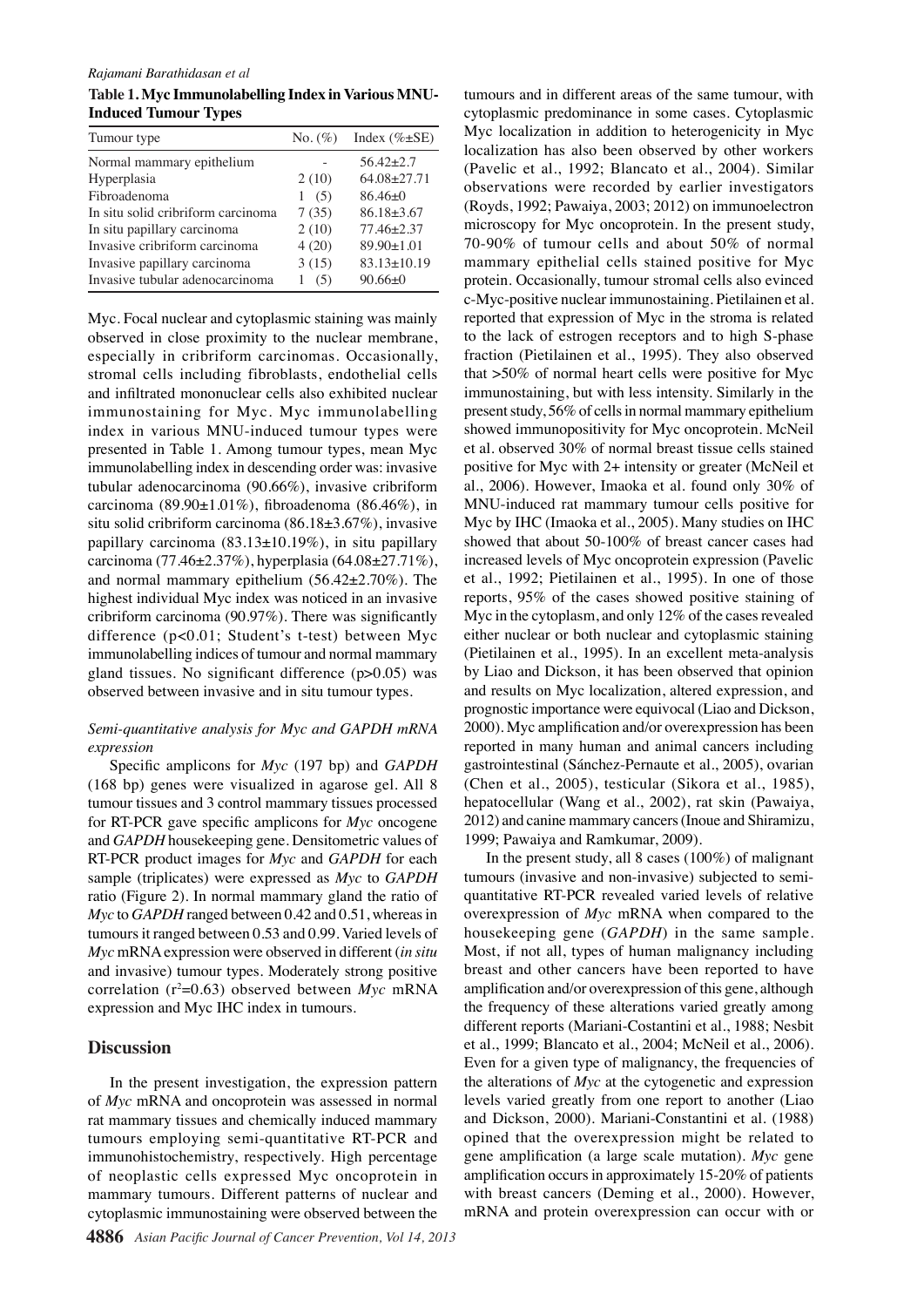without gene amplification (Blancato et al., 2004). Normal breast tissue is dominated by fat tissue; it differs greatly from tumour tissue in its epithelial cellularity, and thus it is not a rigorously normal counterpart for comparisons involving mRNA extraction (Liao and Dickson, 2000; Blancato et al., 2004). Overexpression of *Myc* mRNA in tumour tissues might account for the *Myc* gene expression not only in tumour cells, but also in stromal cells including lymphocytes, macrophages and fibroblasts (Masramon et al., 1988; Blancato et al., 2004). In the present study too stromal cells in few cases showed diffuse nuclear and cytoplasmic staining on IHC for Myc. Thus, heterogeneous population and contamination by normal cells might mask the real degree of amplification. For, these reasons fold difference in *Myc mRNA* expression in tumours compared to normal mammary gland was not calculated. Moreover, Myc has several functions in a cell; the role(s) which it plays in a normal cell might be entirely different from what it does in a neoplastic cell. So, direct comparison of the *Myc/Myc* activity or expression in normal mammary gland and tumours needs rethinking. Estrogen receptor (ER) deregulation plays a critical role in breast cancer development and progress, and targeting ER with selective ER modulators (SERMs) has achieved significant reduction of breast cancer incidence in women at high risk for breast cancer. However, not all breast cancers are amenable to SERMs, because 30-40% of the tumours are ER- negative (Shen and Brown, 2003) and 20-30% of ER-positive and all ER-negative breast cancers failed to be prevented by SERMs (Fisher et al., 1988). Myc is one of the targets of ER- $\alpha$  and is the key effector gene for estrogen action (Kininis and Kraus, 2008). Myc overexpression is known to occur in both ER-positive as well as negative breast cancers. Hence, an effective drug target against Myc or its downstream target might be useful in both ER-positive and ER-negative breast cancers, among other cancer types with Myc overexpression. It is believed that tumours remain dependant or addicted to the activities of oncogenic pathways that drive tumorigenesis (Luo et al., 2009). However, many oncogenes such as *Ras* and *Myc* have proven difficult to be inhibited pharmacologically, highlighting the need for complementary approaches (Kessler et al., 2012). An unusual property of *Myc* gene is that the antisense strand of the gene also yields transcripts (Spicer and Sonenshein, 1992), which needs to be considered while designing RNAi strategies against *Myc*. Nevertheless, *Myc* inactivation or blocking strategies to combat various cancers have shown encouraging results *in vitro* (Wang et al., 2005; Hongxing et al., 2008; Zhang et al., 2009; Kessler et al., 2012), and *in vivo* models (Jain et al., 2002; Shachaf et al., 2004; Wang et al., 2005; Zhang et al., 2009). Soucek and Evan (2010) concluded in their review of *Myc* biology that systemic *Myc* inhibition is possible without affecting homeostasis in normal resting and proliferating tissues, and *Myc* is a supreme choice of cancer therapeutic target. Transformation by Myc depends on several additional protein-protein interactions, besides the interaction with Max protein (Oster et al., 2002). Kessler et al. provided insight into how Myc's oncogenic activity might be suppressed by suppressing non-oncogenic proteins whose

50.0 (4.56/rat) was previously reported (Kubatka et al., 2002). in rodents, thus modulating carcinogenesis (Loscher et<sub>75.0</sub> seasonal influence. The study was conducted during the 00.0 functions help Myc to transform cells (Kessler et al., 2012). So far, a considerable attention has been paid to the human breast cancer cell lines and mouse mammary tumour models for modelling human breast cancer, despite the fact that cell lines do not represent true tissue environment and, the majority of the mouse lesions are alveolar, while in humans and rats they are predominantly ductal (Thompson et al., 1985). The tumour incidence  $(46.15\%)$  and frequency  $(1.5/\text{rat})$  observed in this study is relatively low (Thompson and Adlakha, 1991) owing to period of winter months. Seasonal influence is known to affect pineal melatonin production and immune function al., 1997; De Jonage-Canonico et al., 2003; Sumova et al., 2004). A substantial decrease in tumour frequency in winter (2.6/rat) as compared to the observation in summer

0 many human and animal cancers. The results of the 25.0 In conclusions, Myc is an oncogenic nuclear transcription factor that is frequently deregulated in present study showed that MNU-induced rat mammary tumours overexpress *Myc*/Myc. Preliminary data in this study showed upregulation of *Myc*/Myc in MNU-induced rat mammary tumours. A large scale study is needed to reassure Myc expression pattern in MNU-induced mammary tumours. If found suitable, this experimental mammary tumour model can be effectively used as an *in vivo* model to study the anti-cancer strategies directed against Myc or its downstream targets at the transcriptional or post-transcriptional level. The same model can also be used to study any plausible off-target effects in normal resting or proliferating cells in adult tissues caused by global *switching off* of *Myc* activity. Further studies to elucidate the mechanism of overexpression of *Myc*/Myc in chemical-induced rat mammary tumour models are warranted before attempting therapeutic studies.

## **Acknowledgements**

The authors are thankful to the Indian Council of Agricultural Research (ICAR) for providing necessary grants, and Director, IVRI, Izatnagar for extending facilities to carry out the research work.

## **References**

- Blancato J, Singh B, Liu A, et al (2004). Correlation of amplification and overexpression of the c-myc oncogene in high-grade breast cancer: FISH, in situ hybridisation and immunohistochemical analyses. *Br J Cancer*, **90**, 1612-9.
- Bonnett B, Egenvall NA, Hedhammar A, et al (2005). Mortality in over 350000 insured Swedish dogs from 1995-2000: I. Breed, gender, age and cause specific rates. *Acta Vet Scand*, **46**, 105-20.
- Chen CH, Shen J, Lee WJ, et al (2005). Overexpression of cyclin D1 and c-Myc gene products in human primary epithelial ovarian cancer. *Int J Gynecol Cancer*, **15**, 878-83.
- De Jonage-Canonico MB, Lenoir V, Martin A, et al (2003). Long term inhibition by estradiol or progesterone of melatonin secretion after administration of a mammary carcinogen, the dimethyl benz(a)anthracene, in Sprague-Dawley female rat; inhibitory effect of Melatonin on mammary carcinogenesis.

**46.8 56.3**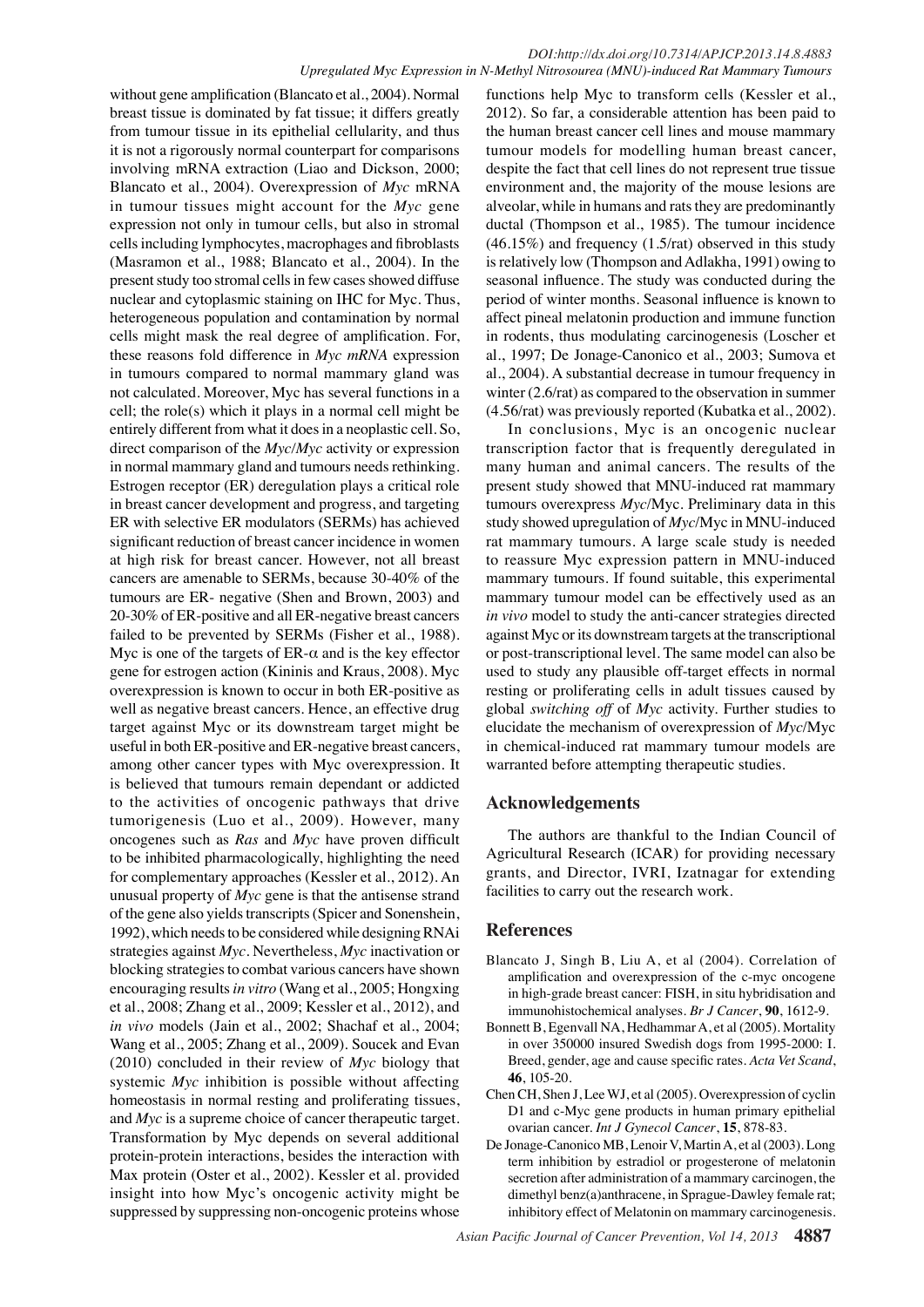#### *Rajamani Barathidasan et al*

*Breast Cancer Res Treat*, **79**, 365-77.

- Deming SL, Nass SJ, Dickson RB, et al (2000). c-myc amplification in breast cancer: a meta-analysis of its occurrence and prognostic relevance. *Br J Cancer*, **83**, 1688-95.
- Evan G (2012). Taking a back door to target Myc. *Science*, **335**, 293-4.
- Fisher B, Costantino JP, Wickerham DL, et al (1998). Tamoxifen for the prevention of breast cancer: report of the national surgical adjuvant breast and bowel project P-1 study. *J Natl Cancer Inst*, **90**, 1371-88.
- Guénin S, Mauriat M, Pelloux J, et al (2009). Normalization of qRT-PCR data: the necessity of adopting a systematic, experimental conditions-specific, validation of references. *J Exp Bot*, **60**, 487-93.
- Gullino PM, Pettingrew HM, Grantham, FIT (1975). N-nitrosomethylurea as mammary gland carcinogen in rats. *J Natl Cancer Inst*, **54** 401-14.
- Hongxing Z, Nancai Y, Wen S, et al (2008). Depletion of c-Myc inhibits human colon cancer colo 320 cells' growth. *Cancer Biother Radiopharm*, **23**, 229-37.
- Huggins C, Lorreine CG, Filomena PB (1959). Critical significance of breast structure in the induction of mammary cancer in the rat. *Proc Natl Acad Sci USA*, **45**, 1294-300.
- Imaoka T, Nishimura M, Teramoto A, et al (2005). Cooperative induction of rat mammary cancer by radiation and 1-methyl-1-nitrosourea via the oncogenic pathways involving c-Myc activation and H-ras mutation. *Int J Cancer*, **115**, 187-93.
- Inoue M, Shiramizu K (1999). Immunohistochemical detection of p53 and c-myc proteins in canine mammary tumours. *J Comp Pathol*, **120**, 169-75.
- Jain M, Arvanitis C, Chu K, et al (2002). Sustained loss of a neoplastic phenotype by brief inactivation of MYC. *Science*, **297**, 102-4.
- Jemal, A, Seigel R, Ward E, et al (2008) Cancer statistics 2008. *CA Cancer J Clin*, **58**, 71-96.
- Kessler JD, Kahle KT, Sun T, et al (2012). A Sumoylationdependent transcriptional subprogram is required for Mycdriven tumorigenesis. *Science*, **335**, 348-53.
- Kininis M, Kraus WL (2008). A global view of transcriptional regulation by nuclear receptors: Gene expression, factor localization, and DNA sequence analysis. *Nucl Recept Signal*, **6**, 5.
- Kubatka PE, Ahlersova I, Ahlers B, et al (2002). Variability of mammary carcinogenesis induction in female Sprague-Dawley and Wistar: Han Rats: The effect of season and age. *Physiol Res*, **51**, 633-40.
- Liao DJ, Dickson RB (2000). c-Myc in breast cancer. *Endocr Relat Cancer*, **7**, 143-64.
- Loscher W, Mevissen M, Häussler B (1997). Seasonal influence on 7,12-Dimethylbenz(a) anthracene-induced mammary carcinogenesis in Sprague-Dawley rats under controlled laboratory conditions. *Pharmacol Toxicol*, **81**, 265-70.
- Luo J, Solimini NL, Elledge SJ (2009). Principles of cancer therapy: oncogene and non-oncogene addiction. *Cell*, **136**, 823-37.
- Mariani-Costantini R, Escot C, Theillet C, et al (1988). *In situ*  c-myc expression and genomic status of the c-myc locus in infiltrating ductal carcinomas of the breast. *Cancer Res*, **48**, 199-205.
- Masramon L, Arribas R, Tartola S, et al (1998). Moderate amplifications of the c-myc gene correlate with molecular and clinicopathological parameters in colorectal cancer. *Br J Cancer*, **77**, 2349-56.
- Mayilkumar K (2009). Evaluation of c-erbB2 and estrogen receptor expression in chemically induced rat mammary tumours. M.V.Sc. Thesis, Indian Veterinary Research

Institute (IVRI), Izatnagar, Bareilly, U.P, India.

- McNeil CM, Sergio CM, Anderson LR, et al (2006). c-Myc overexpression and endocrine resistance in breast cancer. *J Steroid Biochem Mol Biol*, **102**, 147-55.
- Nakai T, Mochida J, Sakai D (2008). Synergistic role of c-Myc and ERK1/2 in the mitogenic response to TGF  $β -1$  in cultured rat nucleus pulposes cells. *Arthritis Res Ther*, **10,** 140.
- Nesbit CE, Tersak JM, Prochownik EV (1999). MYC oncogenes and human neoplastic disease. *Oncogene*, **18**, 3004-16.
- Oster SK, Ho CS, Soucie EL, et al (2002). The Myc oncogene: marvelously complex. *Adv Cancer Res*, **84**, 81-154.
- Pavelic ZP, Pavelic K, Carter CP, et al (1992). Heterogeneity of c-myc expression in histologically similar infiltrating ductal carcinomas of the breast. *J Cancer Res Clin Oncol*, **118**, 16-22.
- Pawaiya RVS (2003). Pathology of chemically induced neoplasms and evaluation of molecular markers in diagnosis of animal tumours. Ph.D. Thesis, Indian Veterinary Research Institute (IVRI), Izatnagar, Bareilly, U.P, India.
- Pawaiya RVS (2012). Molecular Pathology of Chemically-Induced and Spontaneous Animal Tumors. LAP Lambert Academic Publishing GmbH & Co. KG, Saarbrucken, Germany.
- Pawaiya RVS, Ramkumar (2009). c-myc expression pattern in canine mammary and human breast cancer. *Indian J Vet Pathol*, **33**, 49-52.
- Pietilainen T, Lipponen P, Aaltomaa S, et al (1995). Expression of c-myc proteins in breast cancer as related to established prognostic factors and survival. *Anticancer Res*, **15**, 959-64.
- Royds JA, Sharrard RM, Wanger B, et al (1992). Cellular localization of c-myc product in human colorectal epithelial neoplasia. *J Pathol*, **166**, 225-33.
- Russo J, Russo IH (2000). Atlas and histologic classification of tumors of the rat mammary gland. *J Mammary Gland Biol Neoplasia*, **5**, 187-200.
- Sánchez-Pernaute A, Pérez-Aguirre E, Cerdán FJ, et al (2005). Overexpression of c-myc and loss of heterozygosity on 2p, 3p, 5q, 17p and 18q in sporadic colorectal carcinoma. *Rev Esp Enferm Dig*, **97**, 169-78.
- Shachaf CM, Kopelman AM, Arvanitis C, et al (2004). MYC inactivation uncovers pluripotent differentiation and tumour dormancy in hepatocellular cancer. *Nature*, **431**, 1112-7.
- Shen Q, Brown PH (2003). Novel agents for the prevention of breast cancer: Targeting transcription factors and signal transduction pathways. *J Mammary Gland Biol Neoplasia*, **8**, 45-73.
- Shibata M, Hariya T, Hatao M, et al (1999). Quantitative polymerase chain reaction using an external control mRNA for determination of gene expression in a heterogeneous cell population. *Toxicol Sci*, **49**, 290-6.
- Siegel R, Ward E, Brawley O, et al (2011). Cancer statistics. The impact of eliminating socioeconomic and racial disparities on premature cancer deaths. *CA Cancer J Clin*, **61**, 212-36.
- Sikora K, Evan G, Stewart J, et al (1985). Detection of the c-myc oncogene product in testicular cancer. *Br J Cancer*, **52**, 171-6.
- Soucek L, Evan GI (2010). The ups and downs of Myc biology. *Curr Opin Genet Dev*, **20**, 91-5.
- Spicer DB, Sonenshein GE (1992). An antisense promoter of the murine c-myc gene is localized within intron 2. *Mol Cell Biol*, **12**, 1324-9.
- Sumova A, Bendova Z, Sladek M, et al (2004). Seasonal molecular timekeeping within the rat circadian clock. *Physiol Res*, **53**, 167-76.
- Tao L, Kramer PM, Wang W, et al (2002). Altered expression of c-myc, p16 and p27 in rat colon tumors and its reversal